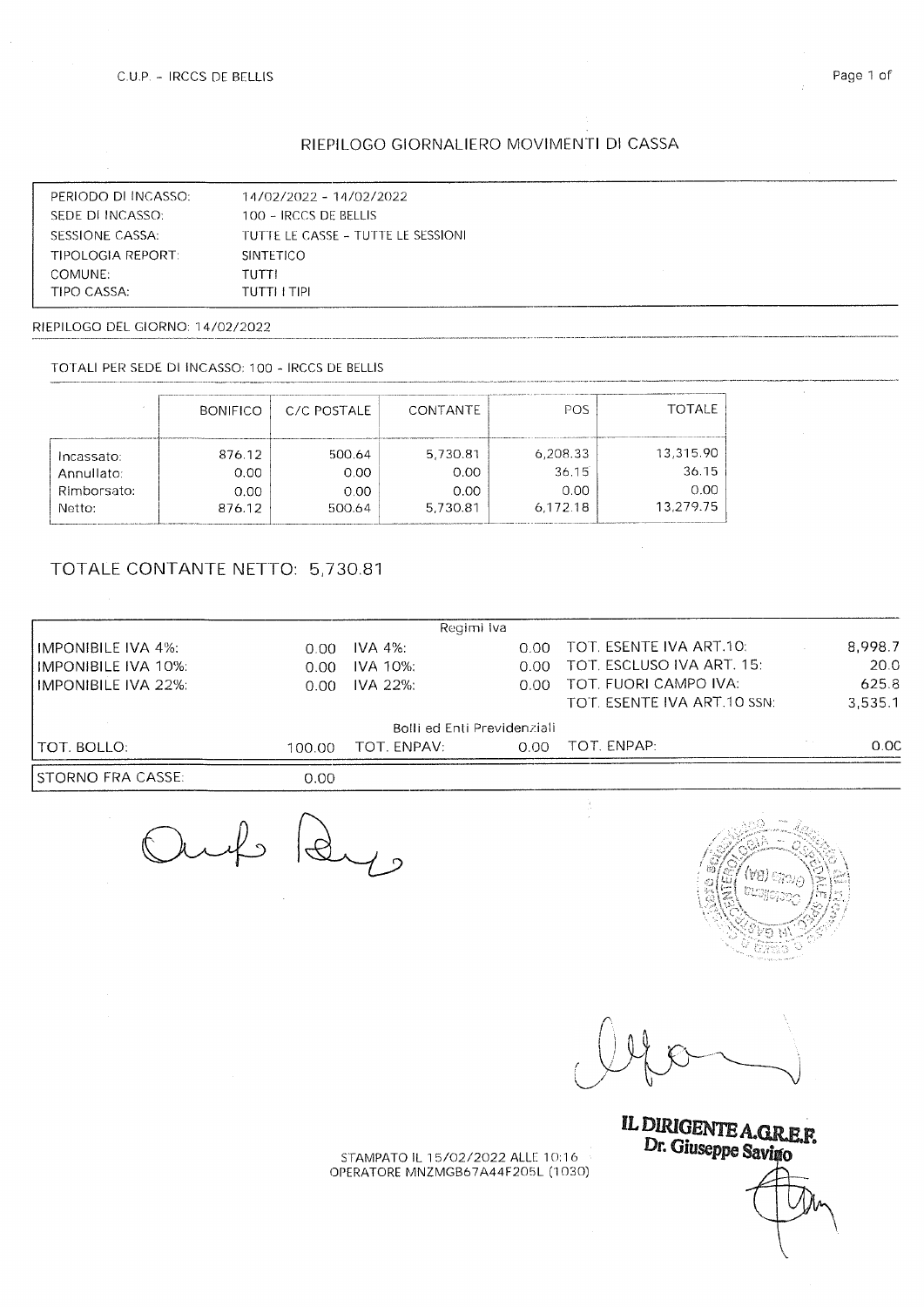$\frac{1}{3}$ 

## RIEPILOGO GIORNALIERO MOVIMENTI DI CASSA

| PERIODO DI INCASSO:      | 11/02/2022 - 11/02/2022            |
|--------------------------|------------------------------------|
| SEDE DI INCASSO:         | 100 - IRCCS DE BELLIS              |
| SESSIONE CASSA:          | TUTTE LE CASSE - TUTTE LE SESSIONI |
| <b>TIPOLOGIA REPORT:</b> | <b>SINTETICO</b>                   |
| COMUNE:                  | TUTTI                              |
| TIPO CASSA:              | TUTTI I TIPI                       |

RIEPILOGO DEL GIORNO: 11/02/2022

TOTALI PER SEDE DI INCASSO: 100 - IRCCS DE BELLIS

|             | <b>BONIFICO</b> | CONTANTE | POS.     | <b>TOTALE</b> |
|-------------|-----------------|----------|----------|---------------|
|             |                 |          |          |               |
| Incassato:  | 1.718.39        | 2,268.30 | 1,838.51 | 5,825.20      |
| Annullato:  | 0.00            | 0.00     | 0.00     | 0.00          |
| Rimborsato: | 0.00            | 36.15    | 0.00     | 36.15         |
| Netto:      | 1,718.39        | 2.232.15 | 1,838.51 | 5.789.05      |

# TOTALE CONTANTE NETTO: 2,232.15

|                     |       | Regimi Iva                  |      |                             |                   |
|---------------------|-------|-----------------------------|------|-----------------------------|-------------------|
| IMPONIBILE IVA 4%:  | n nn  | IVA 4%:                     | 0.00 | TOT. ESENTE IVA ART.10:     | 2,182.10          |
| IMPONIBILE IVA 10%: | 0.00  | <b>IVA 10%:</b>             | 0.00 | TOT. ESCLUSO IVA ART. 15.   | 0.00 <sub>l</sub> |
| IMPONIBILE IVA 22%: | 0.00  | IVA 22%:                    |      | 0.00 TOT FUORI CAMPO IVA:   | 813.54            |
|                     |       |                             |      | TOT. ESENTE IVA ART 10 SSN: | 2,781.41          |
|                     |       | Bolli ed Enti Previdenziali |      |                             |                   |
| I TOT. BOLLO:       | 12.00 | TOT. ENPAV:                 | 0.00 | TOT. ENPAP:                 | 0.00              |
| STORNO FRA CASSE:-  | 0.00  |                             |      |                             |                   |

 $\bar{\omega}$ 

 $02 - 20$ 

 $\overline{\phantom{a}}$ 

STAMPATO IL 15/02/2022 ALLE 11:09<br>OPERATORE RMGNFR78R30C975C (064D)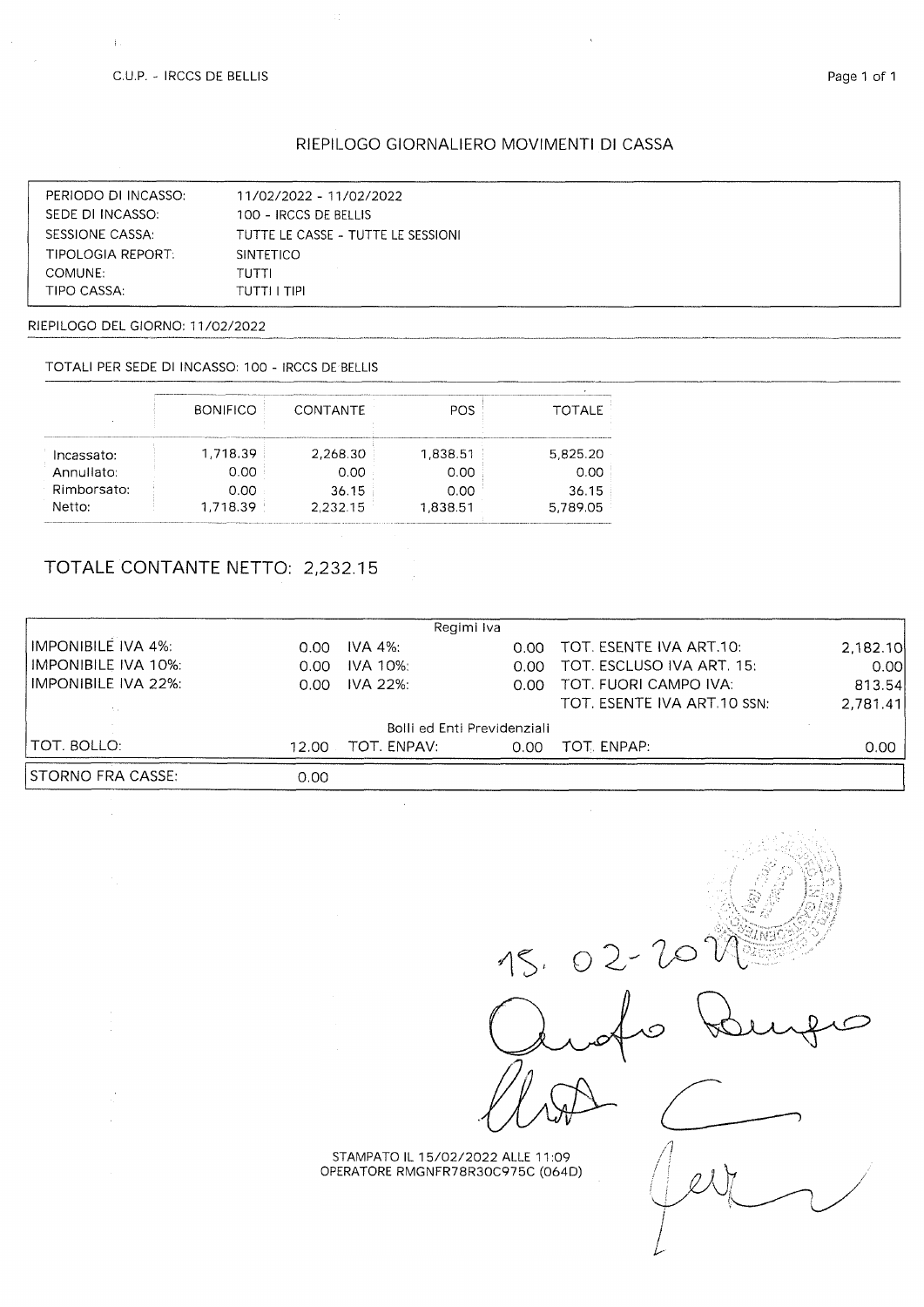$\bar{z}$ 

 $\mathcal{L}$ 

 $\sim$  $\frac{\alpha}{4}$ 

 $\frac{1}{4}$ 

### RIEPILOGO GIORNALIERO MOVIMENTI DI CASSA

| PERIODO DI INCASSO: | 12/02/2022 - 12/02/2022            |
|---------------------|------------------------------------|
| SEDE DI INCASSO:    | 100 - IRCCS DE BELLIS              |
| SESSIONE CASSA:     | TUTTE LE CASSE - TUTTE LE SESSIONI |
| TIPOLOGIA REPORT:   | <b>SINTETICO</b>                   |
| COMUNE:             | TUTTI                              |
| TIPO CASSA:         | TUTTI I TIPI                       |

RIEPILOGO DEL GIORNO: 12/02/2022

TOTALI PER SEDE DI INCASSO: 100 - IRCCS DE BELLIS

|             | CONTANTE | POS    | <b>TOTALE</b> |
|-------------|----------|--------|---------------|
| Incassato:  | 32.02    | 143.21 | 175.23        |
| Annullato:  | 0.00     | 0.00   | 0.00          |
| Rimborsato: | 0.00     | 0.00   | 0.00          |
| Netto:      | 32.02    | 143.21 | 175.23        |

## TOTALE CONTANTE NETTO: 32.02

|                     |      | Regimi Iva                  |      |                                |        |
|---------------------|------|-----------------------------|------|--------------------------------|--------|
| IMPONIBILE IVA 4%:  | 0.OO | IVA 4%:                     | റ ററ | TOT. ESENTE IVA ART.10:        | 0.00   |
| IMPONIBILE IVA 10%: | 0.00 | IVA 10%:                    |      | 0.00 TOT. ESCLUSO IVA ART. 15: | 0.00   |
| HMPONIBILE IVA 22%. | 0.00 | <b>IVA 22%:</b>             |      | 0.00 TOT. FUORI CAMPO IVA:     | 0.001  |
|                     |      |                             |      | TOT. ESENTE IVA ART 10 SSN:    | 175.23 |
|                     |      | Bolli ed Enti Previdenziali |      |                                |        |
| I TOT. BOLLO:       | 0.00 | TOT. ENPAV:                 | 0.00 | TOT. ENPAP:                    | 0.00   |
| ISTORNO FRA CASSE:  | 0.00 |                             |      |                                |        |

 $15.02 - 201$ 

STAMPATO IL 1 5/02/2022 ALLE 11:13 OPERATORE RMGNFR78R30C975C (064D)